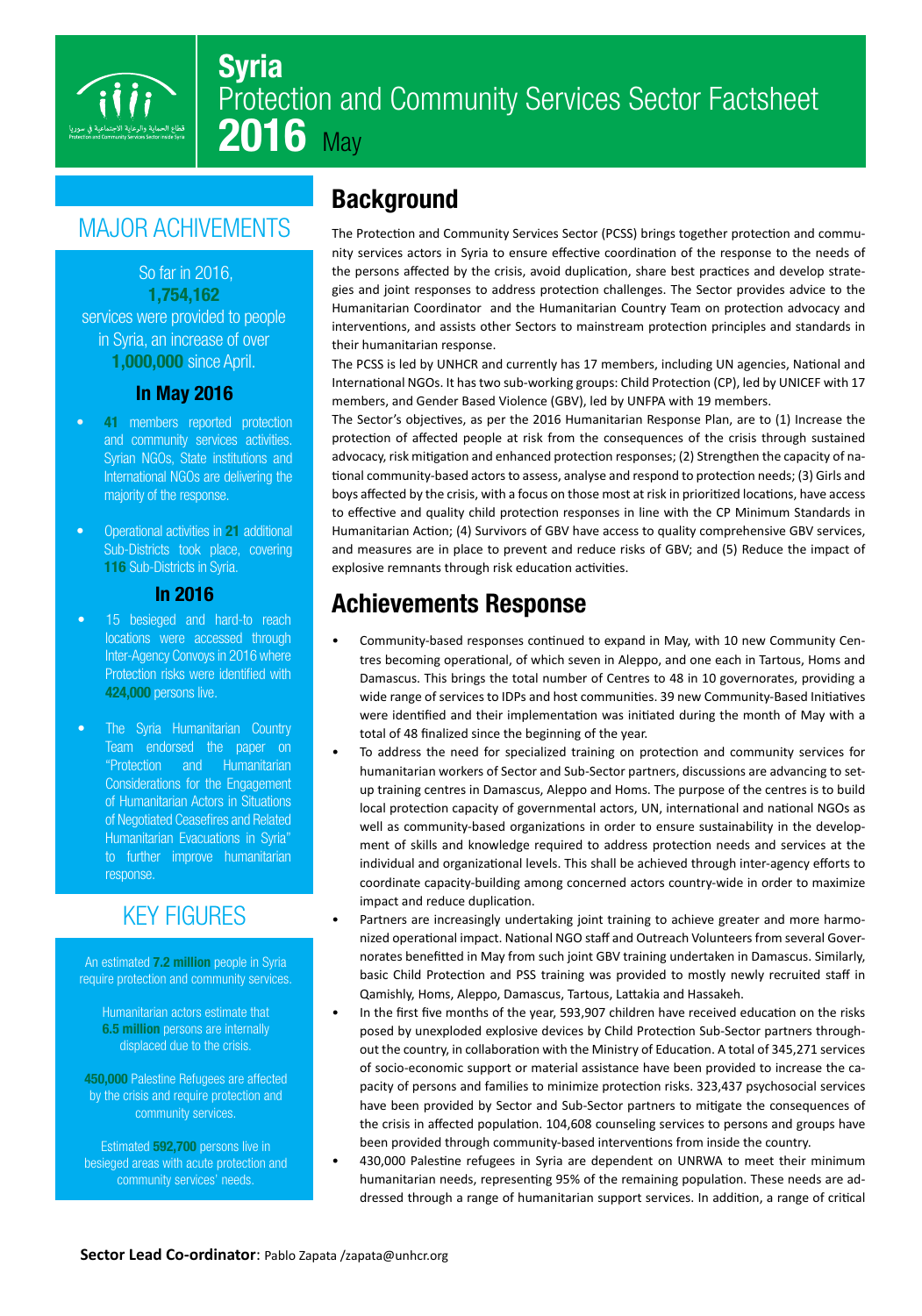protection activities continue being implemented, including monitoring of protection concerns among Palestine refugees; GBV monitoring ing for vulnerable or special-need groups, including women, people with disabilities and young people; human rights education in UNRWA and referral; community awareness raising and capacity building for prevention of GBV; legal assistance to survivors of GBV; vocational trainschools; and regular advocacy, both public and private, on civilian protection issues.

- Members of the PCSS, CP and GBV Sub-Sectors continued to participate in Inter-Agency Convoys. By end of May, participating UN Agencies have identified protection risks in 15 locations (estimated 424,000 persons) using tools developed by the PCSS and Sub-Sectors. Protection viding more insight on the linkages between risks and the root causes. This is serving to device protection responses to pressing protection risks have been identified in five new locations accessed in May, while on-going access to some of the locations previously accessed is proissues areas where access may become possible -notably in areas under local truces- in agreement with relevant parties. The safe passage aging development. Protection risks faced by Palestine refugees in besieged and hard-to-reach areas, particularly Yarmouk, remain of grave of students from some of the besieged and hard-to-reach areas to sit in the end of academic year State examinations has been an encourlogical and emotional trauma, association with armed groups, and inaccessibility to education. In addition to that, humanitarian assistance concern. Women and children in particular remain extremely vulnerable to a number of protection risks including early marriages, psychohas been intermittent after renewal of escalations inside Yarmouk and increased insecurity in early April.
- PCSS and Shelter Sector have agreed to jointly address Housing, Land and Property, as a key component of the humanitarian response, notably with a view to facilitate returns and reconstruction when and where conditions permit.

### Gaps and Challenges

- In view of the rapid expansion of protection and community services, national partners require support in providing specialized training to newly recruited staff and long-term capacity-building initiatives to strengthen the capacity on specialized areas, such as legal assistance, child protection and issues related to GBV.
- Additionally, there continues to be a need for long-term capacity-building initiatives to strengthen the capacity of partners working on spe-<br>cialized areas, such as legal assistance, child protection and issues related
- .pdentification of needs on protection and community services to better respond to the situation of affected population.
- While access to persons affected has improved throughout the year, notably in besieged and hard-to-reach areas, it should be further increased to respond to the existing needs in protection and community services. The security situation in parts of the country prevents partners to develop protection responses in these areas, and a streamlining of required approvals to implement projects would increase the implementation of service for persons in need.
- Tens of thousands of Palestine refugees continue to live in areas of active conflict in a state of profound vulnerability, with communities frequently overwhelmed by armed engagements and exposed to life-threatening levels of deprivation.

#### **Human Interest**

### Peer-to-Peer Support Helps Hanan Overcome Displacement Challenges

Hanan and her family were displaced from their home in rural Damascus three years ago and settled in Damascus. This caused significant distress to Hanan as her displacement resulted in loss of her major social supports including her family, neighbors, friends and the 'normal' environment she grew up in and was used to. She has a six-year-old child and also had a daughter who died from brain damage. The death of her child in the absence of any of her familial supports, in addition to the stressors associated with internal displacement, have resulted in her suffering from depression, a loss of interest and she stopped taking care of herself and her family.

She enrolled in the peer-to-peer support programme, established as safe environment for groups to discuss parenting challenges and provide support to one another, and showed remarkable improvement after the third session. The group formed an ongoing support



group for her, which has resulted in a strengthening of her family relationships, increased self-care and Hanan has even stopped smoking!

The peer-to-peer support programme is currently implemented in clinics in Barzeh and Jaramana and it is planned to extend this to the clinic in Tartous and the Recreational Activity Centre in Jaramana. The programme targets parents and caregivers with children between 6 and 12 years and adolescents between 13 and 18 years. Its' overall objective is to increase knowledge and communication skills between parents and children, and therefore strengthen inter-family relationships; this is especially relevant given the current context of many transitional IDP communities. This programme also focuses on the importance of play and self-esteem of parents, caregivers and children.

This success story is only one example of the impact the programme is having on its beneficiaries. Others include mothers no longer using physi-<br>cal punishment as a parenting tool, as well as a father visiting the centre t his family relationships.